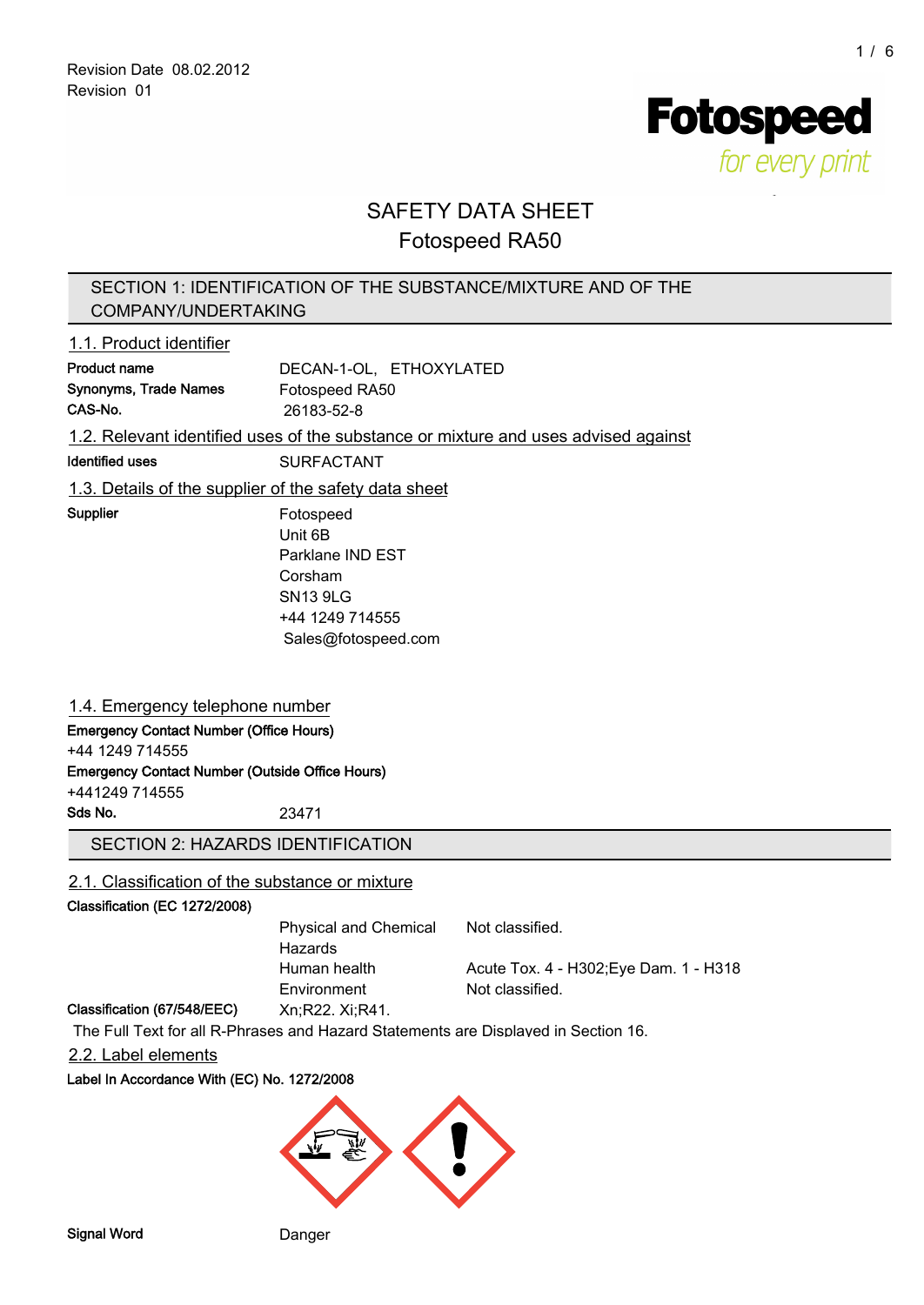#### Hazard Statements

|                                 | H302             | Harmful if swallowed.                                                         |
|---------------------------------|------------------|-------------------------------------------------------------------------------|
|                                 | H318             | Causes serious eye damage.                                                    |
| <b>Precautionary Statements</b> |                  |                                                                               |
|                                 | P <sub>270</sub> | Do not eat, drink or smoke when using this product.                           |
|                                 | P <sub>280</sub> | Wear protective gloves/protective clothing/eye protection/face<br>protection. |
|                                 | P <sub>264</sub> | Wash contaminated skin thoroughly after handling.                             |
|                                 | P301+312         | IF SWALLOWED: Call a POISON CENTER or<br>doctor/physician if you feel unwell. |
|                                 | P305+351+338     | IF IN EYES: Rinse cautiously with water for several minutes.                  |
|                                 |                  | Remove contact lenses, if present and easy to do. Continue<br>rinsing.        |
|                                 | P330             | Rinse mouth.                                                                  |
|                                 | P <sub>501</sub> | Dispose of contents/container in accordance with regional<br>regulations.     |

#### 2.3. Other hazards

Not Classified as PBT/vPvB by current EU criteria.

# SECTION 3: COMPOSITION/INFORMATION ON INGREDIENTS

#### 3.1. Substances

| Product name | Fotospeed RA50 |
|--------------|----------------|
| CAS-No.      | 26183-52-8     |

#### Composition Comments

The data shown are in accordance with the latest EC Directives.

#### SECTION 4: FIRST AID MEASURES

#### 4.1. Description of first aid measures

#### General information

General first aid, rest, warmth and fresh air. Do not give victim anything to drink if they are unconscious. Get medical attention if any discomfort continues.

#### Inhalation

Remove victim immediately from source of exposure. Get medical attention if any discomfort continues.

#### Ingestion

Immediately rinse mouth and drink plenty of water (200-300 ml). Get medical attention.

#### Skin contact

Remove contaminated clothes and rinse skin thoroughly with water. Get medical attention if any discomfort continues.

#### Eye contact

Immediately flush with plenty of water for up to 15 minutes. Remove any contact lenses and open eyes wide apart. Get medical attention immediately. Continue to rinse.

# 4.2. Most important symptoms and effects, both acute and delayed

#### Ingestion

Nausea, vomiting. May cause stomach pain or vomiting.

#### Skin contact

Prolonged skin contact may cause redness and irritation.

#### Eye contact

Extreme irritation of eyes and mucous membranes, including burning and tearing.

#### 4.3. Indication of any immediate medical attention and special treatment needed

No recommendation given, but first aid may still be required in case of accidental exposure, inhalation or ingestion of this chemical. If in doubt, GET MEDICAL ATTENTION PROMPTLY!

SECTION 5: FIREFIGHTING MEASURES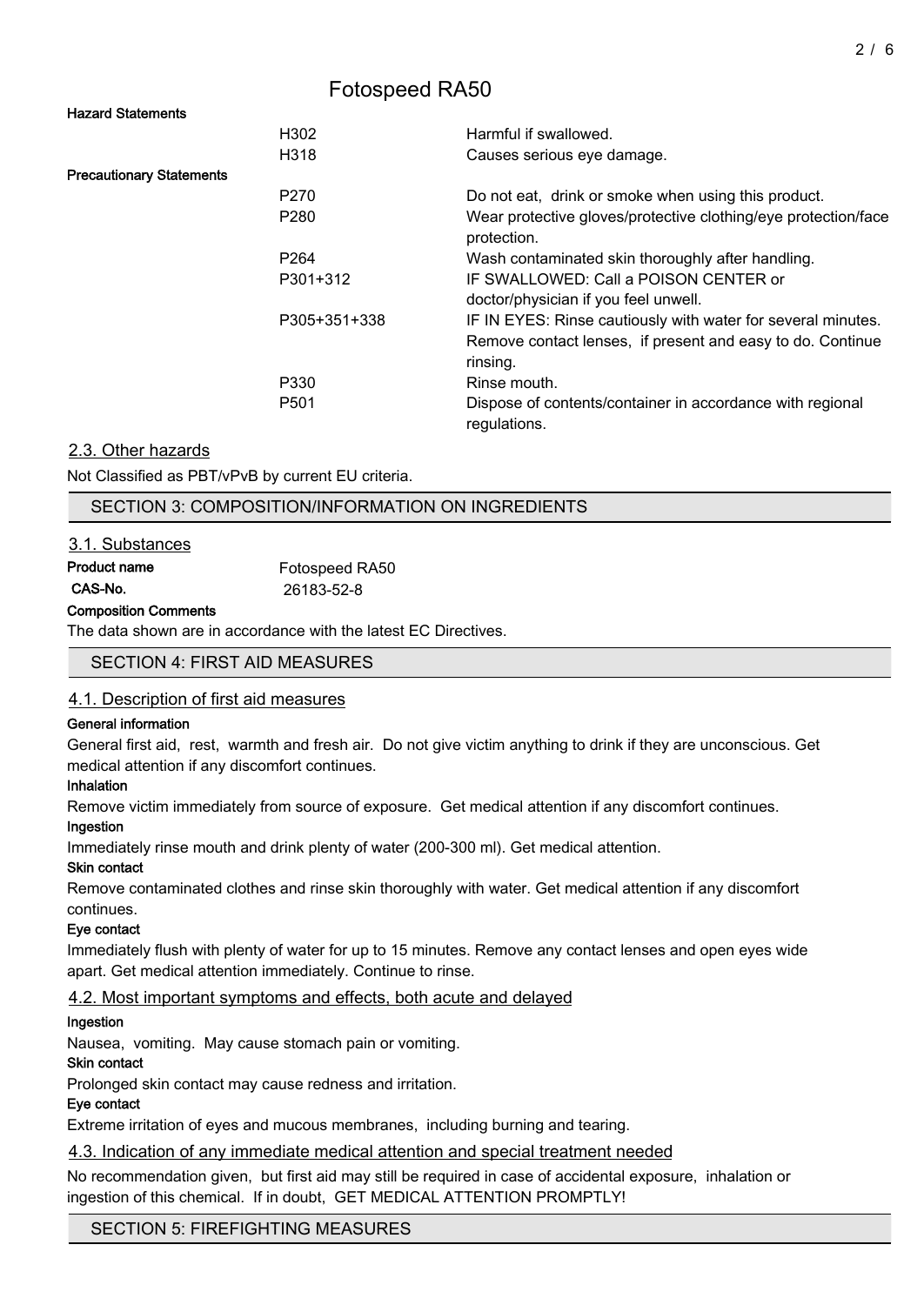# 5.1. Extinguishing media

# Extinguishing media

Extinguish with alcohol-resistant foam, carbon dioxide, dry powder or water fog.

#### 5.2. Special hazards arising from the substance or mixture

#### Specific hazards

Oxides of: Carbon.

5.3. Advice for firefighters

#### Protective equipment for fire-fighters

Self contained breathing apparatus and full protective clothing must be worn in case of fire.

# SECTION 6: ACCIDENTAL RELEASE MEASURES

# 6.1. Personal precautions, protective equipment and emergency procedures

Wear protective clothing as described in Section 8 of this safety data sheet. In case of spills, beware of slippery floors and surfaces.

# 6.2. Environmental precautions

Spillages or uncontrolled discharges into watercourses must be IMMEDIATELY alerted to the Environmental Agency or other appropriate regulatory body.

# 6.3. Methods and material for containment and cleaning up

Absorb in vermiculite, dry sand or earth and place into containers. Wash thoroughly after dealing with a spillage.

# 6.4. Reference to other sections

Wear protective clothing as described in Section 8 of this safety data sheet.

# SECTION 7: HANDLING AND STORAGE

# 7.1. Precautions for safe handling

Avoid spilling, skin and eye contact. Provide good ventilation.

7.2. Conditions for safe storage, including any incompatibilities

Store in tightly closed original container in a dry, cool and well-ventilated place.

# 7.3. Specific end use(s)

The identified uses for this product are detailed in Section 1.2.

SECTION 8: EXPOSURE CONTROLS/PERSONAL PROTECTION

# 8.1. Control parameters

# Ingredient Comments

No exposure limits noted for ingredient(s).

# 8.2. Exposure controls

#### Protective equipment



Process conditions Provide eyewash station. Engineering measures Provide adequate ventilation. Respiratory equipment If ventilation is insufficient, suitable respiratory protection must be provided.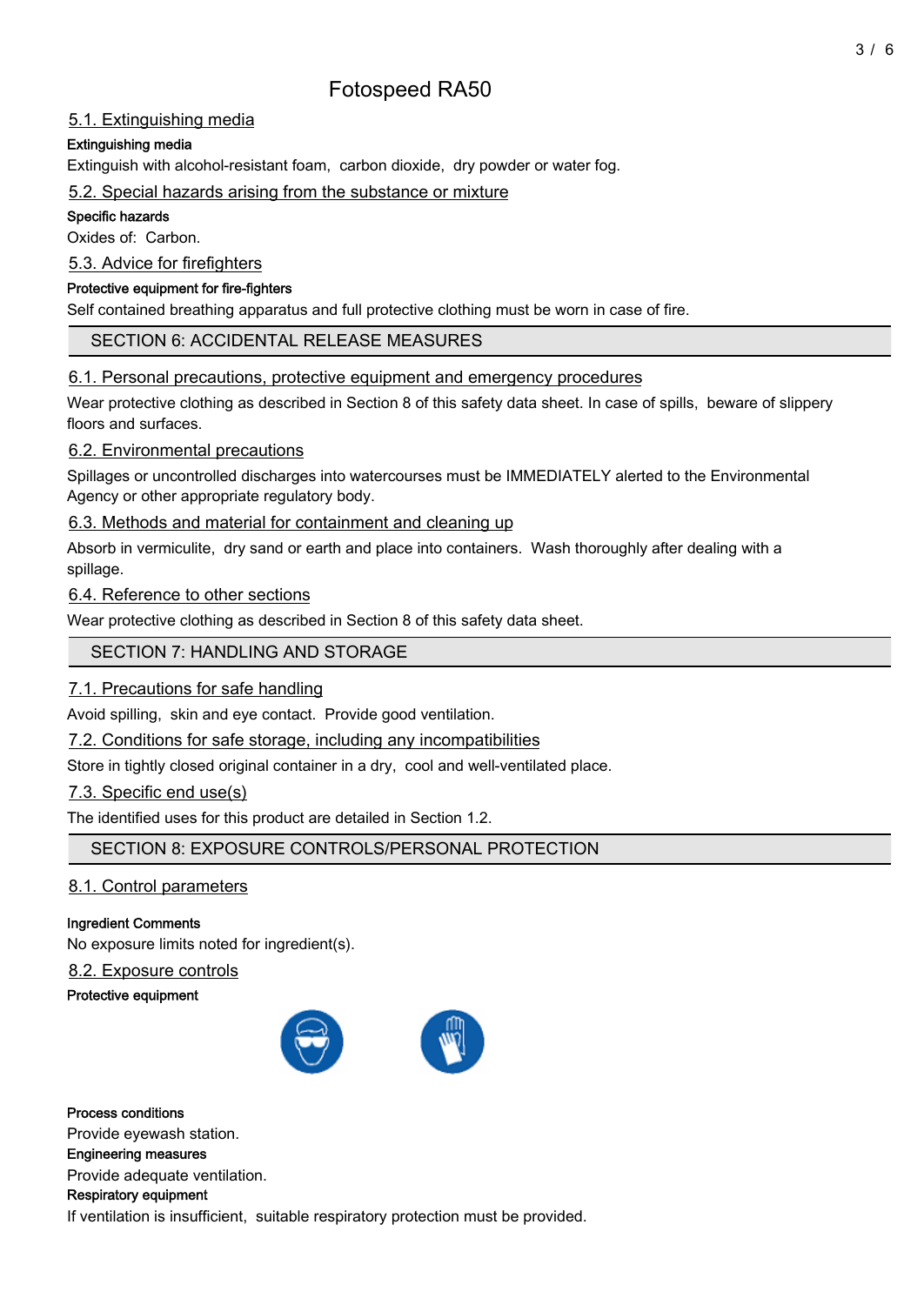#### Hand protection

The most suitable glove must be chosen in consultation with the gloves supplier, who can inform about the breakthrough time of the glove material. Use protective gloves made of: Neoprene, nitrile, polyethylene or PVC.

#### Eye protection

Wear tight-fitting goggles or face shield.

#### Other Protection

Wear appropriate clothing to prevent any possibility of skin contact.

#### Hygiene measures

DO NOT SMOKE IN WORK AREA! Wash hands at the end of each work shift and before eating, smoking and using the toilet. Promptly remove any clothing that becomes contaminated. Use appropriate skin cream to prevent drying of skin. When using do not eat, drink or smoke.

# SECTION 9: PHYSICAL AND CHEMICAL PROPERTIES

#### 9.1. Information on basic physical and chemical properties

| Appearance                 | Liquid                 |
|----------------------------|------------------------|
| Colour                     | Colourless.            |
| Odour                      | Slight odour.          |
| Solubility                 | Soluble in water.      |
| Relative densitv           | $0.98 - 1.00$ @ 25     |
| pH-Value, Diluted Solution | $6$ @ 10               |
| Flash point                | > 100 CC (Closed cup). |
|                            |                        |

9.2. Other information

Not available.

SECTION 10: STABILITY AND REACTIVITY

# 10.1. Reactivity

No specific reactivity hazards associated with this product.

# 10.2. Chemical stability

Stable under normal temperature conditions and recommended use.

# 10.3. Possibility of hazardous reactions

None under normal conditions.

# 10.4. Conditions to avoid

Avoid excessive heat for prolonged periods of time.

# 10.5. Incompatible materials

# Materials To Avoid

Strong oxidising substances.

# 10.6. Hazardous decomposition products

Oxides of: Carbon.

# SECTION 11: TOXICOLOGICAL INFORMATION

# 11.1. Information on toxicological effects

# Aspiration hazard:

Inhalation Irritating to respiratory system. Ingestion Harmful if swallowed. Skin contact May cause defatting of the skin, but is not an irritant.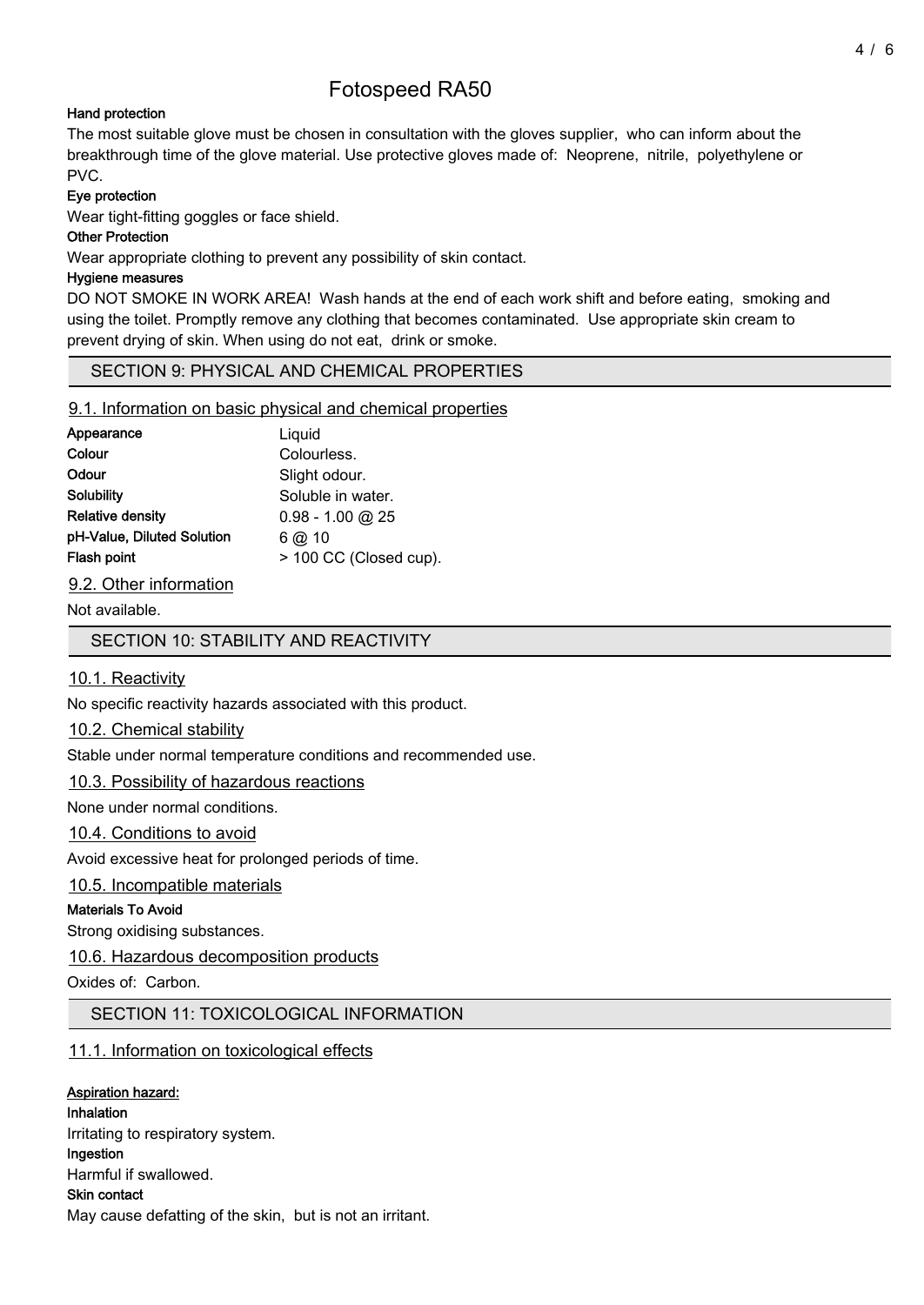#### Eye contact

Risk of serious damage to eyes.

#### SECTION 12: ECOLOGICAL INFORMATION

#### **Ecotoxicity**

The product components are not classified as environmentally hazardous. However, this does not exclude the possibility that large or frequent spills can have a harmful or damaging effect on the environment.

12.1. Toxicity

#### Acute Fish Toxicity

Not considered toxic to fish.

12.2. Persistence and degradability

#### **Degradability**

This surfactant complies with the biodegradability criteria as laid down in Regulation (EC) No.648/2004 on detergents. Data to support this assertion are held at the disposal of the competent authorities of the Member States and will be made available to them, at their direct request or at the request of a detergent manufacturer.

12.3. Bioaccumulative potential

#### Bioaccumulative potential

The product does not contain any substances expected to be bioaccumulating.

12.4. Mobility in soil

#### Mobility:

Not determined.

12.5. Results of PBT and vPvB assessment

Not Classified as PBT/vPvB by current EU criteria.

12.6. Other adverse effects

None known.

# SECTION 13: DISPOSAL CONSIDERATIONS

#### General information

Waste is classified as hazardous waste. Disposal to licensed waste disposal site in accordance with the local Waste Disposal Authority.

#### 13.1. Waste treatment methods

Dispose of waste and residues in accordance with local authority requirements.

# SECTION 14: TRANSPORT INFORMATION

General The product is not covered by international regulation on the transport of dangerous goods (IMDG, IATA, ADR/RID).

# 14.1. UN number

No information required.

14.2. UN proper shipping name

No information required.

14.3. Transport hazard class(es)

No information required.

14.4. Packing group

No information required.

14.5. Environmental hazards

Environmentally Hazardous Substance/Marine Pollutant

No.